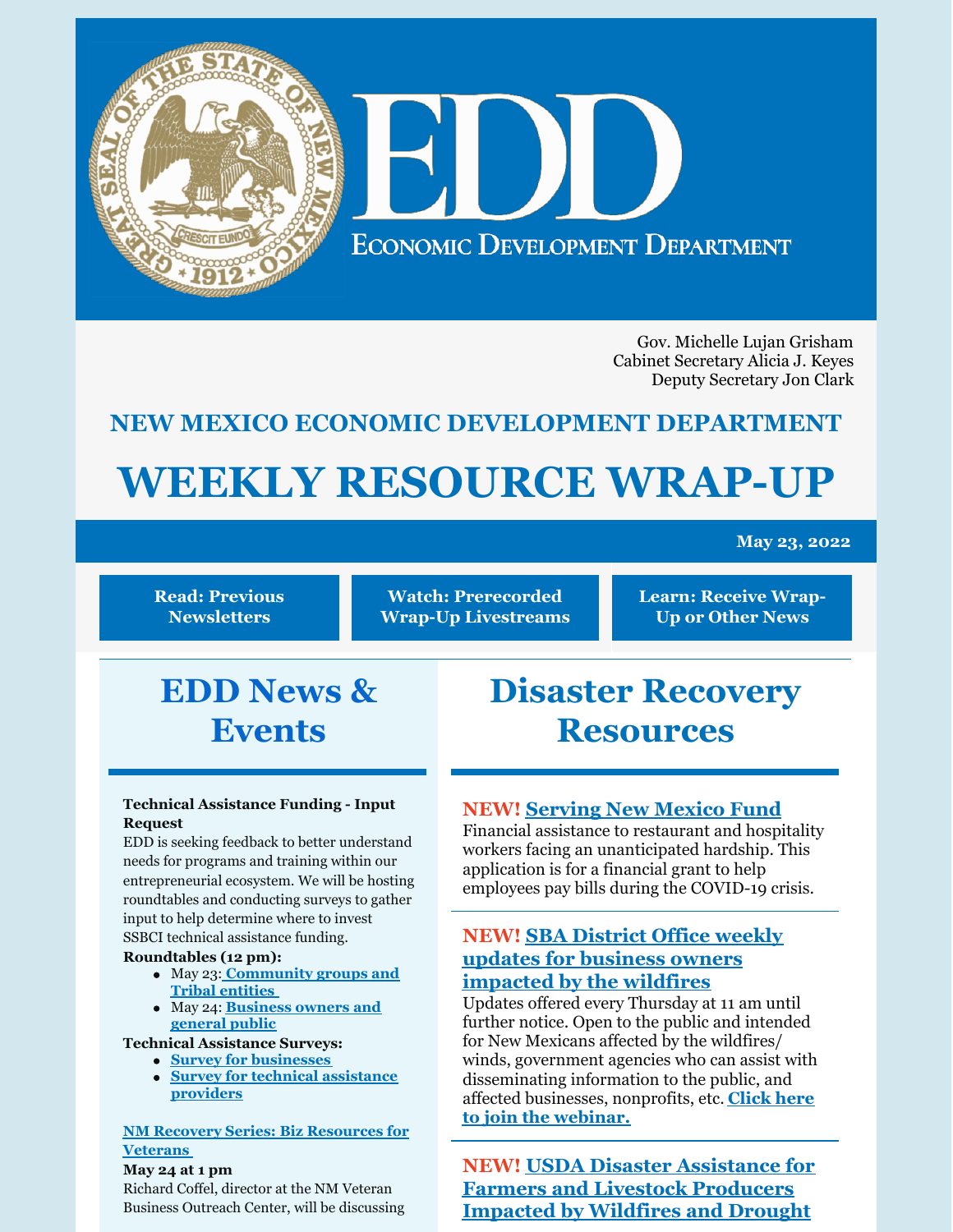services available for veteran business owners.

#### **Is Business Incubation Right For Your [Community?](https://register.gotowebinar.com/register/2425585746158013965)**

#### **June 7 at 9 am**

Everything you always wanted to know about building a business incubator in New Mexico, including what it is, determining demand, targeting an industry, and paying for the facility and services.

#### **2022 Outdoor Equity Fund Q&A [Sessions](https://www.nmoutside.com/outdoor-recreation-events)**

**Q&A Session #1: May 25 at 10 am Q&A Session #2: June 16 at 4pm** Review the 2022 program guide and application.

*Join our livestream on Monday at noon for a short recap of the Weekly Wrap-Up on [Facebook](https://www.facebook.com/NewMexicoEconomicDevelopment/) and [YouTube](https://www.youtube.com/channel/UCEVKlfuuLNl4R0VH6GsxZRQ). You can also catch up on pre-recorded livestreams [here](https://youtube.com/playlist?list=PLGKR-UpukkDLaIt7LYfG78X31Y3qDftkz).*

# **Articles/Links**

**N.M. [Congressional](https://www.lujan.senate.gov/newsroom/press-releases/n-m-congressional-delegation-calls-on-president-biden-to-grant-states-request-for-additional-federal-assistance-waive-cost-share-of-disaster-costs/) Delegation Calls On President Biden To Grant State's Request For Additional Federal Assistance, Waive Cost Share Of Disaster Costs**

**Calf [Canyon/Hermits](https://www.cnn.com/2022/05/16/weather/new-mexico-fires-monday/index.html) Peak Fire becomes largest in New Mexico history at nearly 300,000 acres**

**What Covid dollars paid for in [Southern](https://www.desertexposure.com/stories/what-covid-dollars-paid-for-in-southern-new-mexico,11557) New Mexico**

**New Mexico Governor Announces Border [Infrastructure](https://ladailypost.com/new-mexico-governor-announces-border-infrastructure-and-global-trade-a-top-priority/) And Global Trade A Top Priority**

**Small [Businesses](https://smallbiztrends.com/2022/05/sba-economic-aid-small-business-new-mexico-wildfires.html) Eligible for Aid in Response to New Mexico Wildfires**

USDA has technical and financial assistance available to help New Mexico farmers and livestock producers recover from recent wildfires and ongoing drought. Producers impacted by these events should contact their local USDA Service Center to report losses and learn more about program options available to assist in their recovery from crop, land, infrastructure, and livestock losses and damages.

#### **NEW! General Fire Resources**

- New Mexico state fire info [Homeland](https://www.facebook.com/NewMexicoDHSEM) **Security**
- Daily Fire [Briefings](https://www.facebook.com/CalfCanyonHermitsPeak/) for Calf Canyon and Hermit's Peak fire at 6pm
- [Updated](https://edac.maps.arcgis.com/apps/webappviewer/index.html?id=4cabea6542b34d029d401628690be8c3) fire map

#### **Wildfire Resources for Businesses**

- 2022 Wildfires | NM Department of Homeland Security & Emergency [Management](https://www.nmdhsem.org/2022-wildfires/)
- [FEMA](http://www.disasterassistance.gov)
- [SBA](https://www.sba.gov/funding-programs/disaster-assistance): Fact Sheet for [Businesses](https://disasterloanassistance.sba.gov/ela/s/article/Fact-Sheet-for-Businesses-of-All-Sizes) of All Sizes
- [USDA](https://www.fsa.usda.gov/programs-and-services/disaster-assistance-program/index): Livestock [Indemnity](https://www.fsa.usda.gov/programs-and-services/disaster-assistance-program/livestock-indemnity/index) Program, [Livestock](https://www.fsa.usda.gov/programs-and-services/disaster-assistance-program/livestock-forage/index) Forage Program, Tree Assistance Program, [Emergency](https://www.fsa.usda.gov/programs-and-services/disaster-assistance-program/tree-assistance-program/index) Assistance for Livestock, Honey Bees, & [Farm-raised](https://www.fsa.usda.gov/programs-and-services/disaster-assistance-program/emergency-assist-for-livestock-honey-bees-fish/index) Fish
- Small Business [Development](https://www.nmsbdc.org/) Center

#### **SBA Business [Recovery](https://www.sba.gov/article/2022/may/10/sba-open-business-recovery-center-ruidoso-help-businesses-impacted-wildfires-straight-line-winds) Center**

SBA Business Recovery Center now open in Ruidoso to provide services to businesses impacted by the wildfires and straight-line winds that began on April 5, 2022.

# **Business Resources**

#### **SBA PRIME [Program](https://www.prestamosloans.org/sba-prime-program/?msclkid=969f670ad12911ecb68b0ed815ed99d0)**

Through this program, you will receive up to five hours of free training, coaching, and/or consultation for your business with one of their advisors.

# **Leadership for the Employment and Economic [Advancement](https://www.grants.gov/web/grants/view-opportunity.html?oppId=337722) of People with Disabilities Workforce Innovation and Opportunity Act Policy Development Center (LEAD WIOA PDC)**

The entity selected will continue and build upon the work of the existing LEAD WIOA PDC, called the LEAD Center, to work across the full range of workforce systems to develop policies and provide technical expertise that increases competitive integrated employment (CIE) services, opportunities, and outcomes for individuals with disabilities. **Deadline: June 17.**

# **This Week's Highlight:**

**New Mexico Recovery Webinar Series:**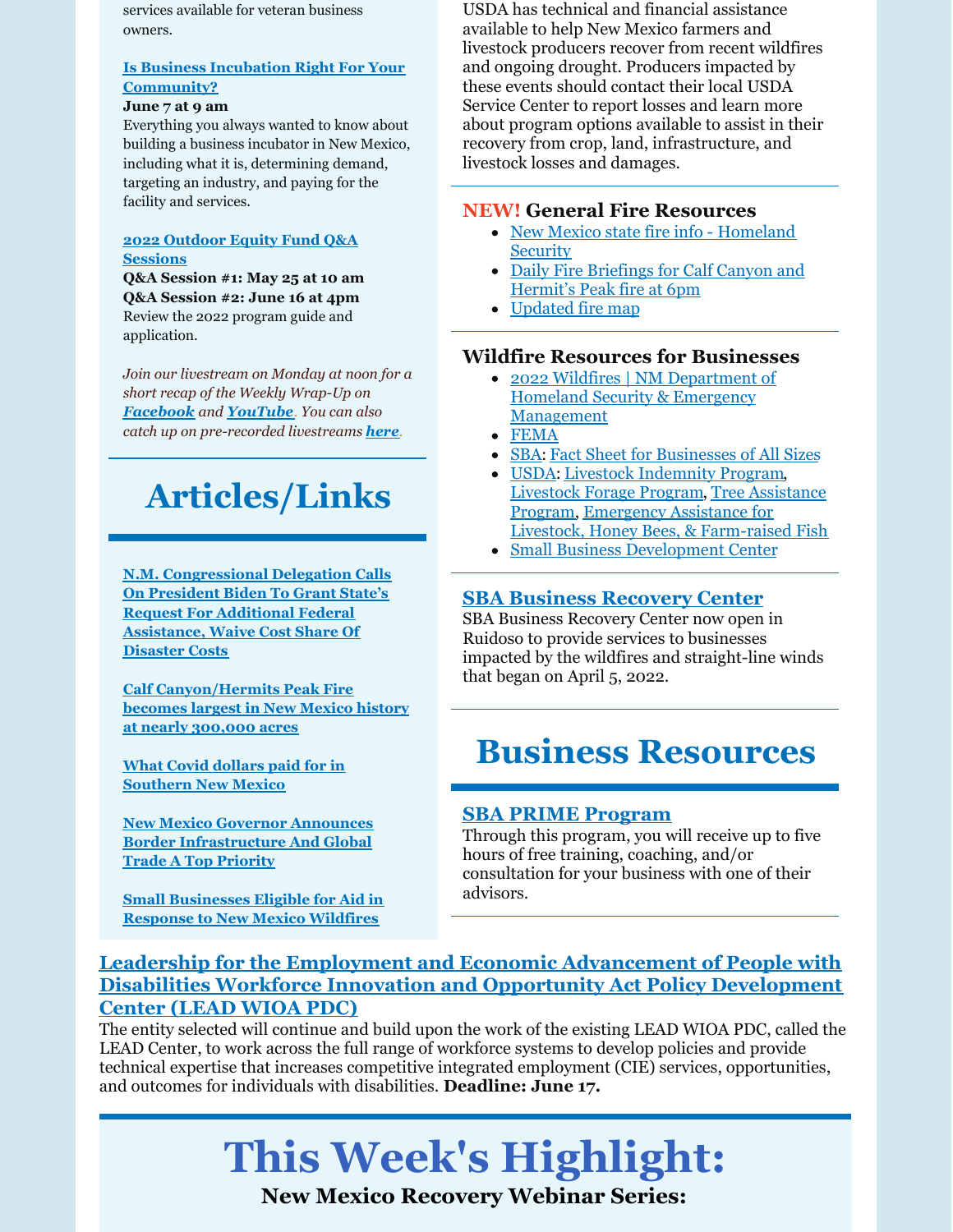# **Biz Resources for Veterans May 24 at 1 pm**

#### **The New Mexico Economic Development Department is hosting the New Mexico Department of Veteran Services for our next NM Recovery Webinar Series.**

Richard Coffel, director at the NM Veteran Business Outreach Center, will be discussing services available for veteran business owners.

The webinar will highlight:

- Business entrepreneurship training
- One-on-one counseling and mentorship
- Pre-business plan workshops/concept assessments
- Business plan assistance
- Feasibility analysis/strategy
- Navigation of local programs and resources
- Other related business development services

## **[Please](https://register.gotowebinar.com/register/1065240272700733968) Join Us!**

The **New Mexico Recovery Webinar Series** is hosted by the New Mexico Economic Development Department in collaboration with Regional Recovery Coordinators around the state to offer information and resources to help New Mexico businesses navigate impacts from the pandemic.

#### **Disaster Recovery Coordinators**

- Southeast Region: Debbi Lee, [dleerecovery@gmail.com](mailto:dleerecovery@gmail.com)
- Southcentral Region: Joe McClintock, [jmcclintock@sccog-nm.com](http://jmcclintock@sccog-nm.com/)
- Eastern Plains Region: Jason Espinoza,[Jespinoza.kw@gmail.com](mailto:Jespinoza.kw@gmail.com)
- Mid Region: Payton Showalter, [Pshowalter@mrcog-nm.gov](mailto:Pshowalter@mrcog-nm.gov)
- Southwest Region: Kitty Clemens, [kclemens@swnmcog.org](mailto:kclemens@swnmcog.org)
- Northwest Region: Eric Ghahate, [ericghahate@gmail.com](mailto:ericghahate@gmail.com)
- North Central Region: Eric Renz-Whitmore, [ericrw@ncnmedd.com](mailto:ericrw@ncnmedd.com)

For assistance, please email Community, Business, and Rural Development (CBRD) Team Leader [Jennifer](mailto:Jennifer.Myers@state.nm.us) Myers.

You can access a recording of this webinar after it is presented and previously recorded webinars on our YouTube channel's NM [Recovery](https://youtube.com/playlist?list=PLGKR-UpukkDJ7UbUt_bDsr9CN62M6CljQ) Webinar Series playlist.

# **Community Resources**

## **NEW! [Emergency](https://www.nrcs.usda.gov/wps/portal/nrcs/main/national/programs/landscape/ewpp/) Watershed Protection Program (EWP)**

The EWP Program allows communities to quickly protect infrastructure and land from additional flooding and soil erosion. EWP does not require a disaster declaration by federal or state government officials for program assistance to begin. The NRCS State Conservationist can declare a local watershed emergency and initiate EWP program assistance in cooperation with an eligible sponsor.

## **Reminder: Tourism Event Growth and [Sustainability](https://www.newmexico.org/industry/work-together/grants/tourism-event-growth-sustainability-program/) Program**

This program provides technical assistance, sponsorship, and marketing and advertising to events within New Mexico to support their growth and improvement. Provides up to \$50,000 in sponsorship from NMTD and the opportunity to participate in a national sponsorship sales program. **Deadline: May 27.**

**NEW! Resource Guide to Boost Economic Development in Rural [Communities](https://www.rd.usda.gov/sites/default/files/508F_RD_EDA_JointPlanningResourceGuide.pdf)**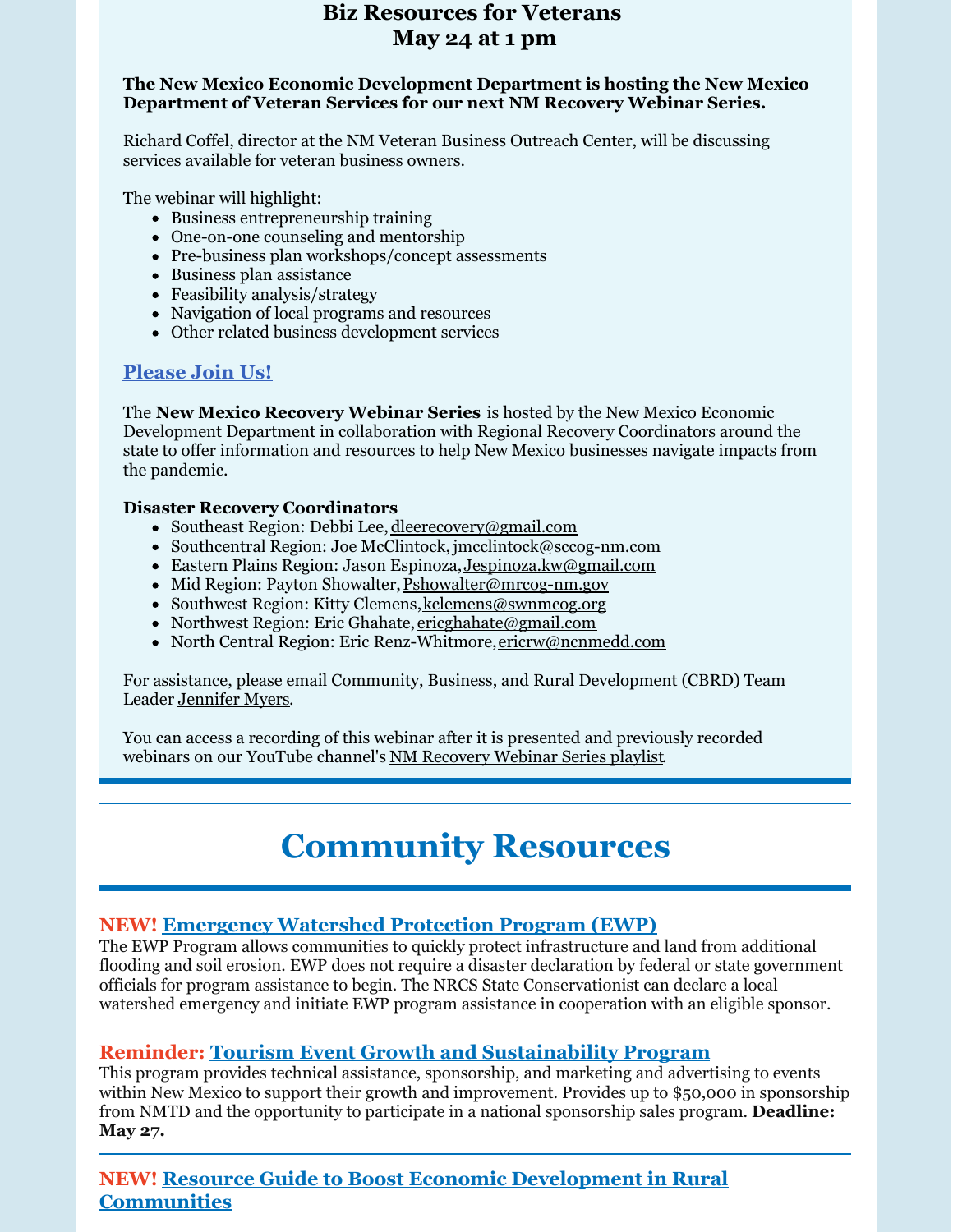The resource guide outlines programs and services that can be used to advance community and economic development in rural communities through four key focus areas: planning and technical assistance; infrastructure and broadband expansion; entrepreneurship and business assistance; and workforce development and livability.

# **NEW! New Mexico Youth Conservation [Opportunities](https://www.grants.gov/web/grants/view-opportunity.html?oppId=339979) on Public Lands**

Provides employment for participants and opportunities to learn about and gain work experience in public lands and natural resources management while promoting long-term interest in public lands stewardship and the BLM. **Deadline: June 2.**

# **NEW! Reach [Higher](https://www.reachhighernm.com/) New Mexico**

A one-stop interactive resource to guide students and families through the college-going process. The site allows users to:

- Discover which state scholarship programs they are eligible for
- Find a participating public college or university to attend
- Apply to colleges and universities
- Review frequently asked questions (FAQ) about state scholarship programs
- Understand the process for accessing tuition-free college

# **Rural Public Health [Workforce](https://www.grants.gov/web/grants/view-opportunity.html?oppId=339531) Training Network Technical Assistance Program**

The purpose of this cooperative agreement is to support a single organization that will provide technical assistance (TA) to rural health care networks in order to strengthen their ability to expand public health capacity by supporting health care job development, training, and placement in rural and Tribal communities. Eligible applicants include nonprofit and for-profit entities, domestic faithbased and community-based organizations, Tribes, and Tribal organizations. **Deadline: June 8.**

# **New Mexico Food [Security](https://forms.office.com/pages/responsepage.aspx?id=9GuqBDbUb0K_pAS3pw5g_4BmC-enmaBGrbrOJ7sesjNURTMyT0Q4QlQwMzNMV05ZTzZRUUpDUTdVWi4u) Grant**

The purpose of this grant is to ensure that individuals and families throughout New Mexico have access to food, with a special focus on multi-sector collaborations that increase food security for all. Funds will be distributed on a reimbursement basis through June 30, 2023. **Deadline: May 30.**

# **Affordable [Connectivity](https://www.whitehouse.gov/getinternet/?utm_source=www.getinternet.gov) Program**

The Affordable Connectivity Program (ACP) provides eligible households \$30 per month off their internet bills. To deliver maximum cost savings to families, the Biden-Harris Administration has secured commitments from 20 leading internet providers to offer ACP-eligible households a highspeed internet plan for no more than \$30 per month. Eligible families who pair their ACP benefit with one of these plans can receive high-speed internet at no cost.

# **[WaterSMART](https://www.grants.gov/web/grants/view-opportunity.html?oppId=339953) Grants**

Water and Energy Efficiency Grants provide funding for projects that result in quantifiable water savings, implement renewable energy components, and support broader sustainability benefits. These projects conserve and use water more efficiently, increase the production of renewable energy, mitigate conflict risk in areas at a high risk of future water conflict, and accomplish other benefits that contribute to sustainability in the Western United States. **Deadline: July 28.**

## **Bureau of Land Management New Mexico Youth Conservation [Opportunities](https://www.grants.gov/web/grants/view-opportunity.html?oppId=339979) on Public Lands**

This opportunity is open to any qualified youth conservation corps established by a state or local government, by the governing body of any Indian tribe, or by a qualified nonprofit organization interested in working cooperatively with the BLM to develop and administer multiple-use conservation projects. Conservation projects must focus on providing employment, education, and public-service opportunities for U.S. citizens and legal residents between ages 16 and 30 and veterans up to age 35 recruited from local and surrounding communities. **Deadline: June 22.**

## **Low or No [Emission](https://www.grants.gov/web/grants/view-opportunity.html?oppId=338546) Grant Program**

DOT will provide funding for the purchase or lease of zero-emission and low-emission transit buses, including acquisition, construction, and leasing of required supporting facilities such as recharging, refueling, and maintenance facilities. **Deadline: May 31.**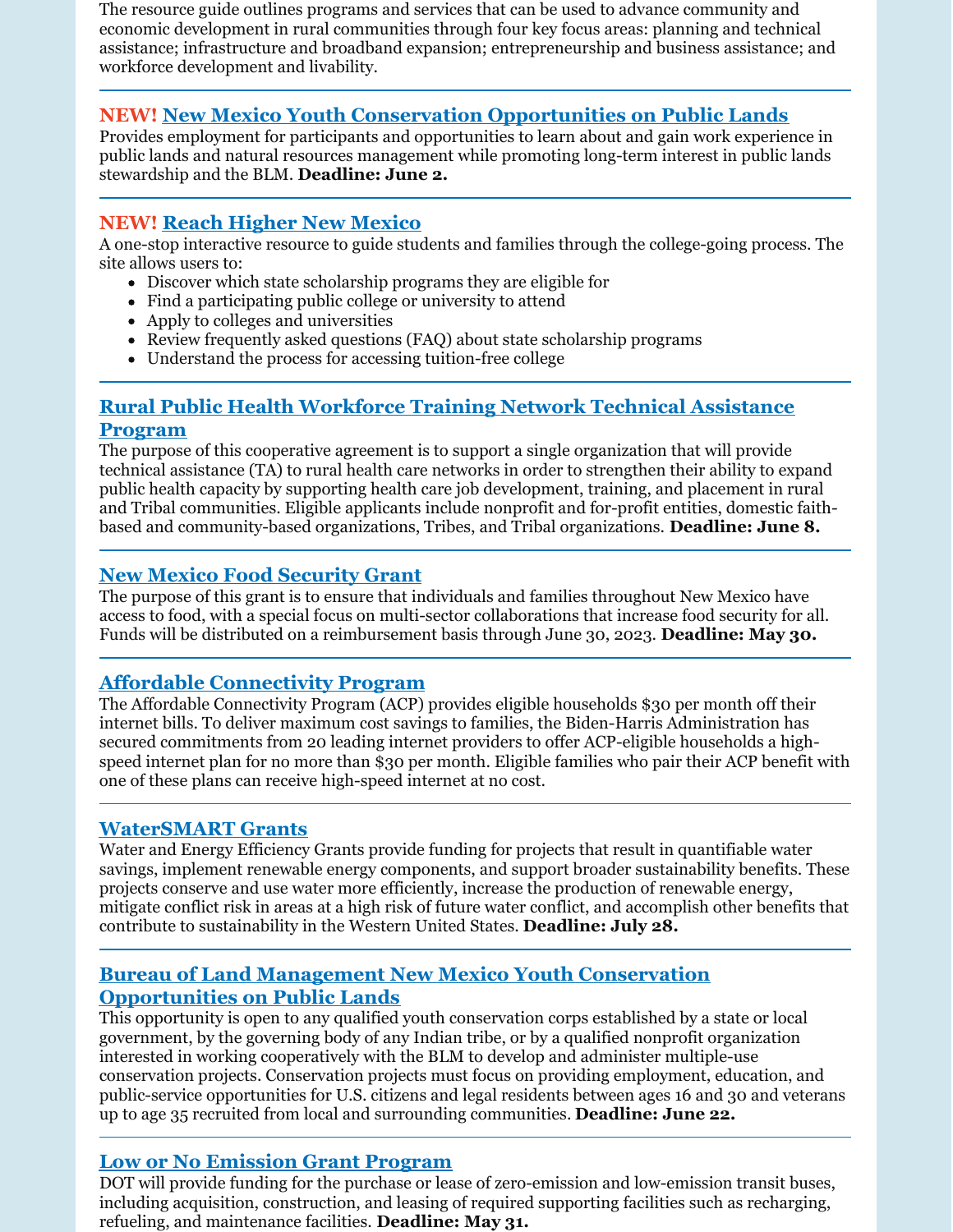# **Build to Scale (B2S) [Program](https://eda.gov/oie/buildtoscale/?utm_content=&utm_medium=email&utm_name=&utm_source=govdelivery&utm_term=)**

This funding opportunity is designed to build capacity in regional innovation economies so that innovative technology companies can start and grow. **Deadline: June 13**

# **In Case You Missed It**

**Recovery Resources:**

- **Employer [Roadmap:](https://www.uschamber.com/workforce/employer-roadmap-childcare-solutions-for-working-parents?utm_campaign=2022 AB Test&utm_medium=email&_hsmi=212015829&_hsenc=p2ANqtz-9pvyVAIrSBm6T5m0m2Nmzr7VE_93qEEcrTK_69AkSAkPN3uQgqWxgmM2MEcgY7ttZmmGxn9CSJ4_Jz4aHd7qkjjdynaaLmOwAgaO83BjuAvvoU18I&utm_content=212015829&utm_source=hs_email) Childcare Solutions for Working Parents**
- **Small Business [Recovery](https://www.nmfinance.com/small-business-recovery-loan-fund-2021/) Loan Fund Deadline: Dec. 31**
- **Building Rural [Economies](https://www.rcac.org/community-economic-development/building-rural-economies/small-business-coaching/) Small Business Coaching Team**

**Business Resources:**

- **Organic Farming Grant [Opportunities](https://nmdeptag.nmsu.edu/new-release/2022/grant-funding-available-for-new-mexico-organic-operations.html#:~:text=LAS CRUCES %E2%80%93 Educational grant opportunities are now,organic producers may apply to receive grant scholarships.)**
- **[T.H.R.I.V.E.](https://sbathrive.com/) Emerging Leaders Reimagined Deadline: May 31 Community Resources:**
	- **The New Mexico Fire Relief [Emergency](https://albuquerquecf.fcsuite.com/erp/donate/create?funit_id=4333) Response Fund**
	- **[Renewables](https://eere-exchange.energy.gov/Default.aspx?mc_cid=91cf0762b4&mc_eid=418c19adac#FoaIdd548cb92-3ac6-4fa8-9978-44111b818724) Advancing Community Energy Resilience (RACER) Deadline: May 26**
	- **Process and Technology [Improvement](https://www.grants.gov/web/grants/view-opportunity.html?oppId=339808) Grants Deadline: June 27**
	- **American Indian and Native Hawaiian Nonprofit [Organization](https://www.grants.gov/web/grants/view-opportunity.html?oppId=335555) Childcare Grant Deadline: June 24**
	- **The New Mexico Food [Security](https://www.nmdfa.state.nm.us/budget-division/new-mexico-food-security-grant/) Grant Deadline: May 23**
	- **Airport [Improvement](https://grantsforus.io/type-of-eligible-entity/organizations/local-government-agencies/2022-competitive-funding-opportunity-airport-improvement-program-discretionary-grants/#:~:text=2022 Competitive Funding Opportunity%3A Airport Improvement Program Discretionary,Airport Improvement Program %28AIP%29%2C per 49 U.S.C. 47115.) Program Discretionary Grants Deadline: June 30**
	- **Technical Assistance for Habitat [Improvement](https://www.grants.gov/web/grants/view-opportunity.html?oppId=339549) Deadline: June 17**

# **More Upcoming Webinars & Events**

May 24 | **Fund Your [Business](https://nmsbdc.ecenterdirect.com/events/13530) in Six Steps**

May 24 | **Connecting Older Adults and All Ages to [High-Speed](https://nlc-org.zoom.us/webinar/register/WN_yAL9B2IzT-KPicO-IIu70A) Internet**

- May 25 |**Tax [Strategies:](https://nmsbdc.ecenterdirect.com/events/13499) Keep Your Profits in Your Pocket**
- May 25 |**Building a Regional Economy: Economic [Development](https://events.r20.constantcontact.com/register/eventReg?oeidk=a07ej5105c6de971efe&oseq=&c=&ch=) Training**

May 25 |**Building a Better America: A Small Business Resource [Community](https://publicprivatestrategies.zoom.us/webinar/register/WN_FQiv3RVVREiU1on9oYRXQw?utm_medium=email&utm_source=govdelivery)**

May 26 | **May Mentoring for [Entrepreneurs](https://innovations.unm.edu/event/may-mentoring-for-entrepreneurs-with-mytegia-lee-unm-gallup/) with Mytegia Lee – UNM Gallup**

May 31 | **How to Start and Grow a [Childcare](https://clients.wesst.org/workshop.aspx?ekey=20420118) Business - Getting Started**

June 1-29 |**ASCEND Virtual [Commercialization](https://docs.google.com/forms/d/e/1FAIpQLSe3GJTh12rYtEMWppXkWuDXnGMfu_A-kp-zrVKsz4Cn8ARH1Q/viewform) Course**

June 2 |**NM CERG [Informational](https://www.eventbrite.com/e/nm-cerg-informational-session-tickets-323419936737?aff=ebdssbonlinesearch) Session**

June 9 |**NM Municipal League Grant Writing [Workshop:](https://gcc02.safelinks.protection.outlook.com/?url=https%3A%2F%2Fr20.rs6.net%2Ftn.jsp%3Ff%3D001rDZa5v6kIi8ZPXLfrwXqtEnPjxT0sH8Y4w_ITbcgX6TsLn2WeTmE_7a0qu73xd9FRb0ME0nNU7_bIC9IzjjcVS4ltSRnmTFfAOfNq9Bq1qO3mgH5N8HFDxTTaRFXYY8MGp35uoaAiNyLQAWPSes_UqToijkYxLvkKzvLvo6fo5ktXQ0wHX17ZV2A_yv_P1Td%26c%3DRneGoejP-gaPq7M77ZLvwZyZVQNLavCyzj3xywNvxWPBRBw4tgejZg%3D%3D%26ch%3DJB781o2OyGrvV9y5GzkHNyo6FYNOHWEFJgyb25IckXVw6dRRAL3hnw%3D%3D&data=04%7C01%7Cjennifer.myers%40state.nm.us%7Ce507173c32804900a0d708da1721a825%7C04aa6bf4d436426fbfa404b7a70e60ff%7C0%7C0%7C637847730574058851%7CUnknown%7CTWFpbGZsb3d8eyJWIjoiMC4wLjAwMDAiLCJQIjoiV2luMzIiLCJBTiI6Ik1haWwiLCJXVCI6Mn0%3D%7C3000&sdata=ldUHM4TWbk4fWIoaYOoBMl0R8Vnazc9daigVIO6wjnM%3D&reserved=0) Identifying Matching Funds & Partners**

June 14-23 | **Catalyst [Government](https://catalystaccelerator.space/catalyst-government-business-boot-camp/) Business Boot Camp** - **MUST REGISTER BY MAY 23** June 21 |**NM Municipal League Grant Writing Workshop: You Got the [Money-Now](https://gcc02.safelinks.protection.outlook.com/?url=https%3A%2F%2Fr20.rs6.net%2Ftn.jsp%3Ff%3D001rDZa5v6kIi8ZPXLfrwXqtEnPjxT0sH8Y4w_ITbcgX6TsLn2WeTmE_7a0qu73xd9F4m8NWfBKj2C_7iVDTAAupQCrsvaxoGLLUzkeBaqRVvLTUe6SMVvVEdVrUAsjHs6uYI1vWLMTa8BY3TyIRKsG5pjyaDfLMcrkJ7QGE5Zy7twA3QhoSVNuNcLIFGNEVOHC%26c%3DRneGoejP-gaPq7M77ZLvwZyZVQNLavCyzj3xywNvxWPBRBw4tgejZg%3D%3D%26ch%3DJB781o2OyGrvV9y5GzkHNyo6FYNOHWEFJgyb25IckXVw6dRRAL3hnw%3D%3D&data=04%7C01%7Cjennifer.myers%40state.nm.us%7Ce507173c32804900a0d708da1721a825%7C04aa6bf4d436426fbfa404b7a70e60ff%7C0%7C0%7C637847730574058851%7CUnknown%7CTWFpbGZsb3d8eyJWIjoiMC4wLjAwMDAiLCJQIjoiV2luMzIiLCJBTiI6Ik1haWwiLCJXVCI6Mn0%3D%7C3000&sdata=3fqEcUOHtj5F%2FrfJQNiWrim1hGESWSGZ9z5yF3Akqio%3D&reserved=0) What?**

**Ongoing Webinars:**

- **NM Small Business [Association](https://www.sba.gov/offices/district/nm/albuquerque) (NMSBA) Events**
- **NM Small Business [Development](http://www.nmsbdc.org/workshop-and-events.aspx) Center Trainings and Webinars**
- **N.M. Tax and Revenue New [Businesses](http://www.tax.newmexico.gov/workshop-schedule.aspx) and New Employers workshops**
- **NM Taxation and Revenue overview of tax [programs](https://www.youtube.com/watch?v=eiGiS04Cwbk)** that may apply to your business, including how to register, file your taxes, and other important information.
- **US and Foreign [Commercial](https://www.trade.gov/trade-events-search#/search?event_types=Seminar-Webinar&offset=0&start_date_range%5Bfrom%5D=2019-12-01&start_date_range%5Bto%5D=2024-03-31) Service Trade Events**
- **[Albuquerque](https://albuquerque.score.org/our-workshops-0) SCORE Webinars**